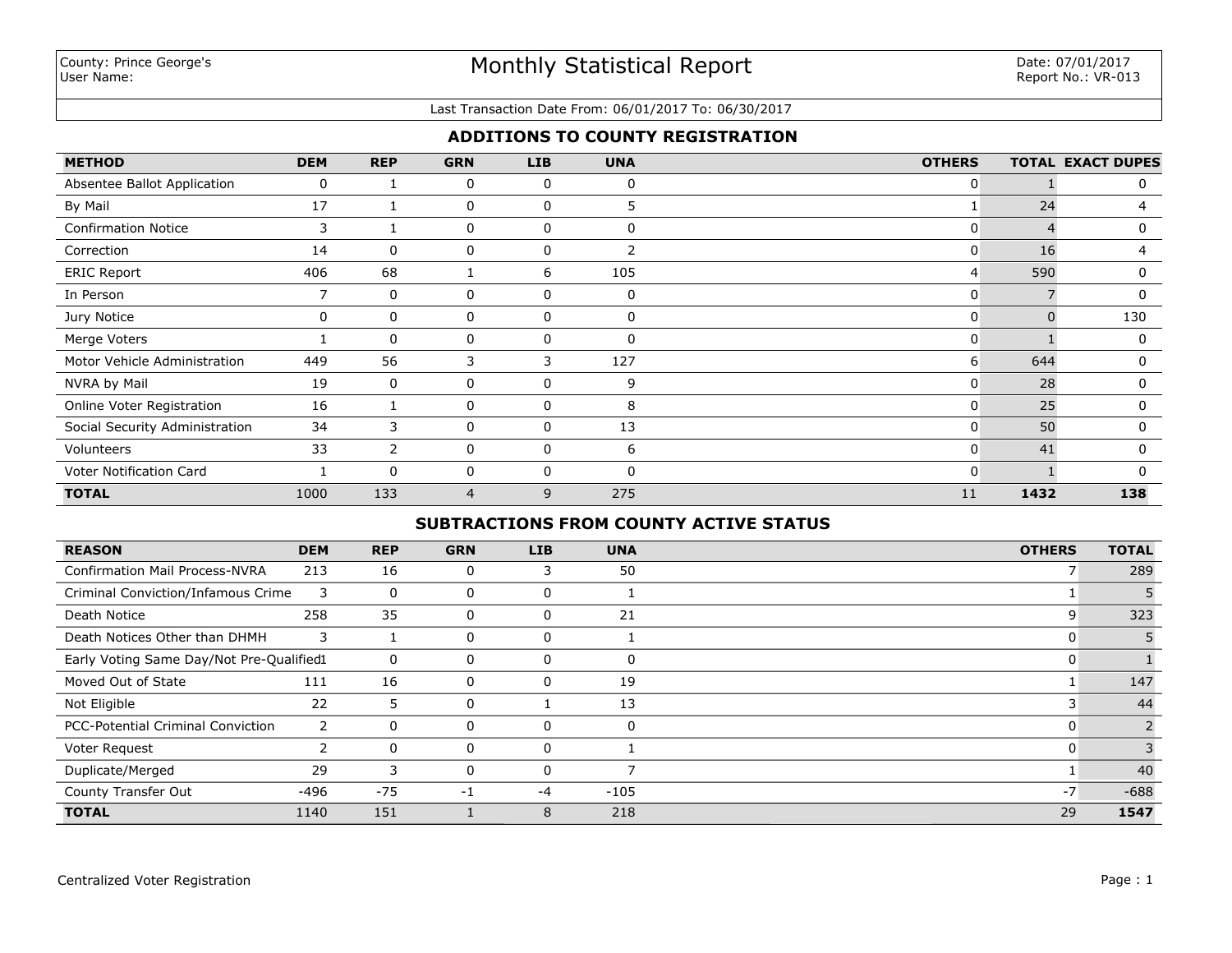Last Transaction Date From: 06/01/2017 To: 06/30/2017

### **AFFILIATION CHANGES**

| <b>CHANGE</b> | <b>DEM</b> | <b>REP</b>      | <b>GRN</b> | <b>LIB</b> | <b>UNA</b> | <b>OTHERS</b> | <b>TOTAL</b> |
|---------------|------------|-----------------|------------|------------|------------|---------------|--------------|
| From          | 89         | $\sim$<br>ے ت   |            |            | ـ ب        |               | 171          |
| To            | 45         |                 |            |            | 95         |               | 171          |
| <b>TOTAL</b>  | -44        | $-1$ $-$<br>--- | -          |            | 64         |               |              |

### **CURRENT ACTIVE REGISTRATION**

| <b>ACTIVITY</b>              | <b>DEM</b> | <b>REP</b> | <b>GRN</b> | <b>LIB</b> | <b>UNA</b> | <b>OTHERS</b> | <b>TOTAL</b> |
|------------------------------|------------|------------|------------|------------|------------|---------------|--------------|
| <b>BEGINNING OF REPORT</b>   | 457673     | 42454      | 1039       | 1557       | 65530      | 11870         | 580123       |
| ADDITIONS $(+)$              | 1000       | 133        | 4          | 9          | 275        | 11            | 1432         |
| REINSTATED (+)               | 44         | 4          | 0          |            | 8          |               | 56           |
| CANCELLED (-)                | $-425$     | -59        | 0          | $-1$       | $-62$      | $-15$         | $-562$       |
| COUNTY TRANSFER OUT (-)      | -496       | $-75$      | -1         | $-4$       | $-105$     | $-7$          | $-688$       |
| AFFILIATION CHANGES (+ OR -) | $-44$      | $-15$      |            |            | 64         | -9            | $\Omega$     |
| * INACTIVATED (-)            | $-216$     | $-17$      | 0          | $-3$       | $-51$      | $-7$          | $-294$       |
| $*$ REACTIVATED $(+)$        | 48         |            | 0          |            | 4          |               | 56           |
| <b>END OF REPORT TOTALS</b>  | 457584     | 42428      | 1044       | 1560       | 65663      | 11844         | 580123       |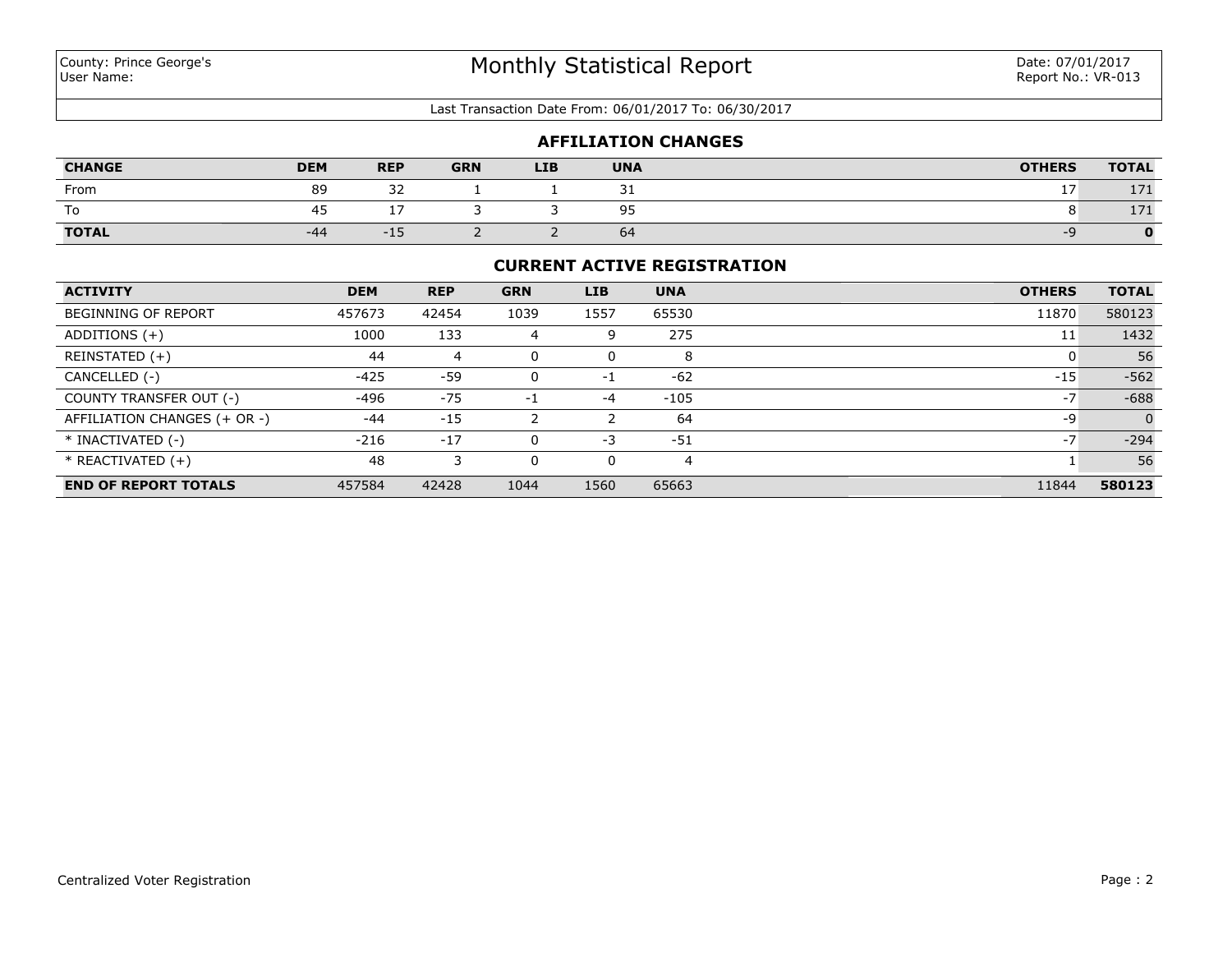#### Last Transaction Date From: 06/01/2017 To: 06/30/2017

## **INACTIVE REGISTRATION**

## **SUBTRACTIONS FROM COUNTY INACTIVE STATUS**

| <b>REASON</b>                      | <b>DEM</b> | <b>REP</b> | <b>GRN</b>   | <b>LIB</b> | <b>UNA</b> | <b>OTHERS</b> | <b>TOTAL</b> |
|------------------------------------|------------|------------|--------------|------------|------------|---------------|--------------|
| <b>Confirmation Notice</b>         | 5          |            | 0            | 0          |            | 0             |              |
| Criminal Conviction/Infamous Crime | 0          | 0          | 0            | 0          |            | U             |              |
| Death Notice                       | 8          |            | 0            | 0          | 2          | 0             | 11           |
| <b>ERIC Report</b>                 |            | 0          | 0            | 0          | 0          |               | 2            |
| In Person                          |            | 0          | 0            | 0          | 0          | 0             |              |
| Motor Vehicle Administration       | 36         |            | 0            | 0          | 2          | 0             | 39           |
| Moved Out of State                 | 106        | 12         | 0            | 2          | 23         | 0             | 143          |
| NVRA by Mail                       |            | 0          | 0            | 0          | 0          | 0             |              |
| <b>USPS Sticker</b>                |            | 0          | 0            | 0          | 0          | 0             |              |
| Duplicate/Merged                   |            | 0          | 0            | 0          | 0          | 0             | $\Omega$     |
| County Transfer Out                | $-21$      | $-5$       | 0            |            | $-3$       | $-2$          | $-31$        |
| <b>TOTAL</b>                       | 180        | 20         | $\mathbf{0}$ | 2          | 32         | 3             | 237          |

## **CURRENT INACTIVE REGISTRATION**

| <b>ACTIVITY</b>              | <b>DEM</b> | <b>REP</b> | <b>GRN</b> | <b>LIB</b> | <b>UNA</b> | <b>OTHERS</b> | <b>TOTAL</b> |
|------------------------------|------------|------------|------------|------------|------------|---------------|--------------|
| <b>BEGINNING OF REPORT</b>   | 22769      | 2245       | 53         | 88         | 3943       | 756           | 29854        |
| $*$ INACTIVATED $(+)$        | 216        | 17         |            |            | 51         |               | 294          |
| *REACTIVATED (-)             | $-49$      | -3         |            | 0          | -3         | -1            | $-56$        |
| COUNTY TRANSFER OUT (-)      | $-21$      | -5         |            | 0          | -3         | -2            | $-31$        |
| AFFILIATION CHANGES (+ OR -) |            | $\Omega$   |            | 0          | $\Omega$   |               | $\Omega$     |
| CANCELLED FROM INACTIVE (-)  | $-163$     | -16        |            | $-2$       | $-30$      | -3            | $-214$       |
| PENDING FROM INACTIVE (-)    | 0          | 0          |            | 0          | 0          |               | $\Omega$     |
| <b>TOTAL INACTIVE</b>        | 22752      | 2238       | 53         | 89         | 3958       | 757           | 29847        |

# **ACTIVE AND INACTIVE REGISTRATION TOTAL REGISTRATION RECORDS**

| <b>ACTIVITY</b>            | <b>DEM</b> | <b>REP</b> | <b>GRN</b> | <b>LIB</b> | <b>UNA</b> | <b>OTHERS</b> | <b>TOTAL</b> |
|----------------------------|------------|------------|------------|------------|------------|---------------|--------------|
| <b>ACTIVE REGISTRATION</b> | 457584     | 42428      | 1044       | 1560       | 65663      | 11844         | 580123       |
| INACTIVE REGISTRATION      | 22752      | 2238       | ᄗ<br>--    | 89         | 3958       | 757           | 29847        |